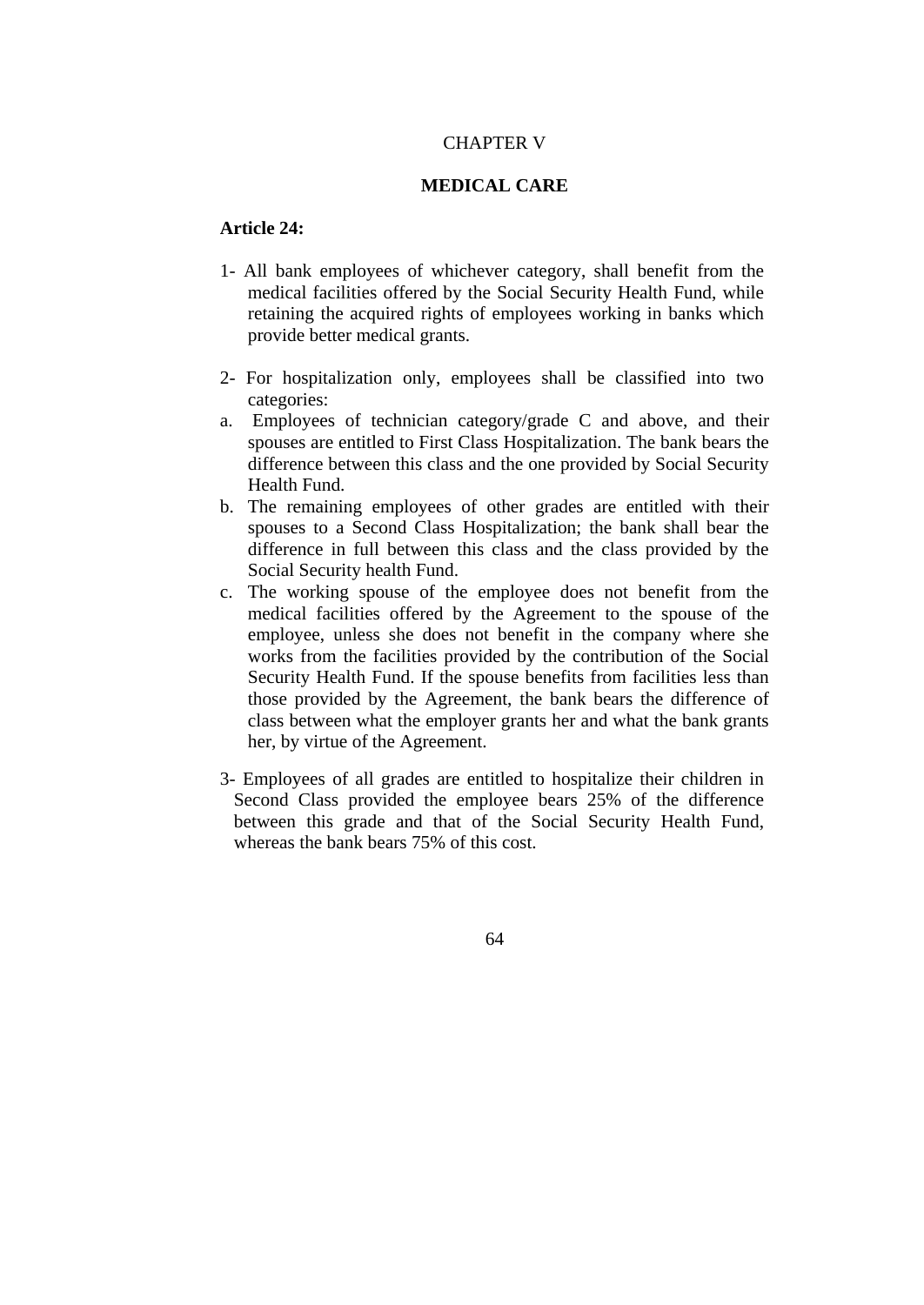- 4- For the purpose of this Article. "Children" means those who are the dependents of the employee and living with him/her. They shall be under 16 years of age, or under 25 years if they suffer from a disability that prevents them from working, or if they are full-time students.
- 5- If the female employee has custody over her children according to the principles adopted by the Social Security Health Fund and benefits from the medical facilities of the Fund, she also benefits from the allowances stipulated in the present article.
- 6- In order to facilitate reimbursing amount of expenses incurred by an employee, refundable by the Social Security Health Fund, the bank will advance the employee the amount of expenses once the employee produces the original bills related to medical consultations and exams of all kinds to his/her bank. The employee will also produce an affidavit authorizing the bank to be reimbursed by the Social Security Health Fund on behalf of the employee. The bank, however, reserves the right of recourse to the employee in case some bills are not accepted by the Social Security Health Fund, or in case some expenses are deducted.
- 7- Delivery is considered as an operation eligible under the above mentioned Hospitalization Plan.
- 8- If the medical consultation fees, or the laboratory tests, or X-Ray, or Scanner, or any other medical services exceed the fees designated by the Social Security Health Fund, the bank will bear 75%: -
	- The consultations difference, provided it does not exceed LBP 36,000. -
	- The difference of laboratory tests, provided it does not exceed LBP 42,000.-
	- The difference of X-Rays, provided it does not exceed LBP 50.000.-
	- The difference of specialized Tests, such as scanner, échographie, Doppler, or MRI, provided it does not exceed LBP 150.000.-

65